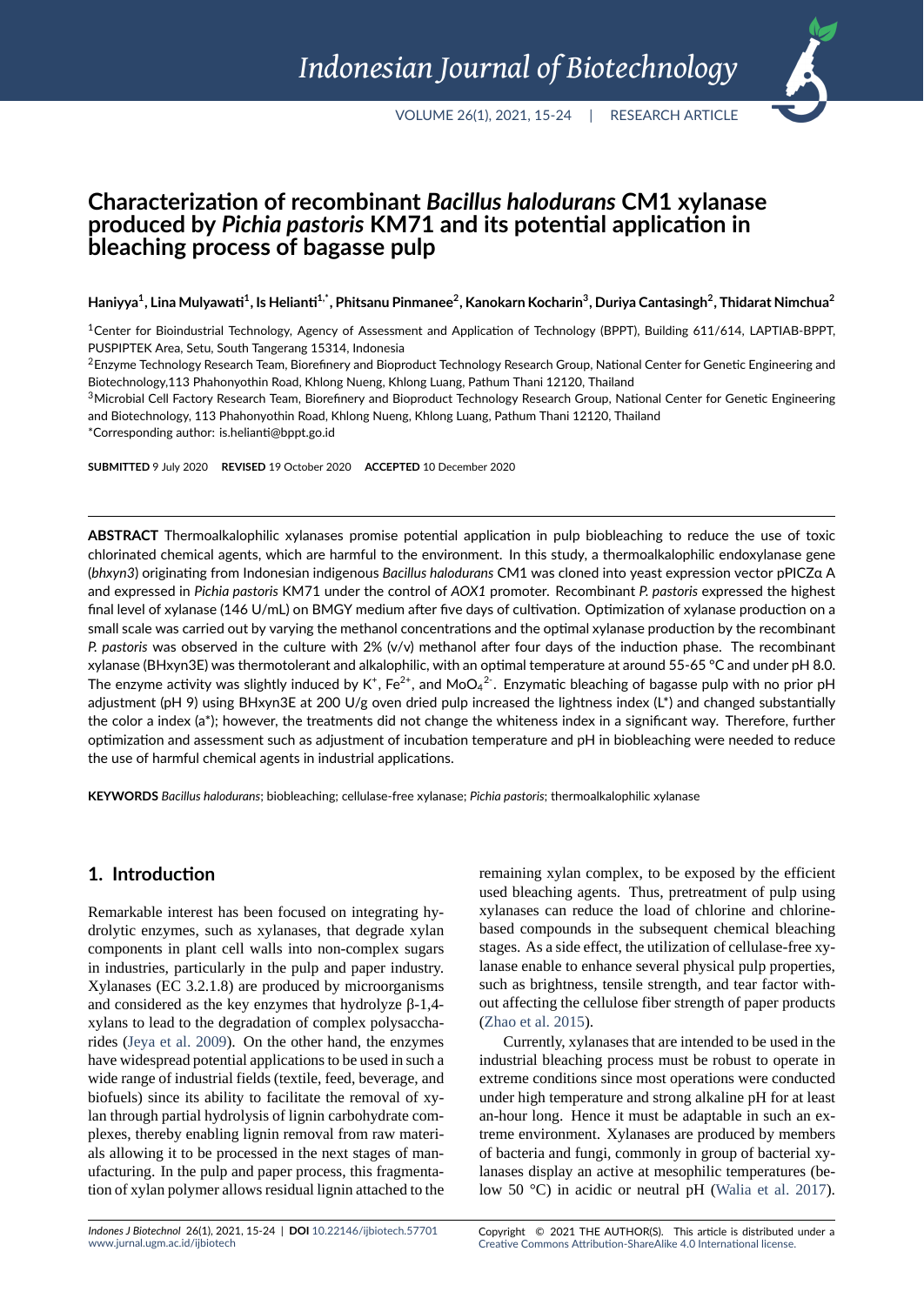Although several xylanases with thermo and alkali stability were isolated, there is still high demand for thermoalkalophilic xylanases for application in paper processing (Bhardwaj et al. 2019).

In the previous study, thermoalkalophilic *Bacillus halodurans* CM1 from Cimanggu Hot Spring located in West Java area in Indonesia has been isolated. Xylanase [produced by this bacte](#page-8-0)rial strain was active in alkaline condition with the optimum activity at 70 °C and at pH 9 (Ulfah et al. 2011). Cloning of an endo-xylanase encoding gene (1191 bp) from this strain using pET21d vector in *Escherichia coli* BL21 star have been previously conducted, and the obtained recombinant protein of BHxyn3E [\(46.7 kDa\) showed](#page-9-2) a potential to promote xylan reduction in deinking process of waste paper (Helianti et al. 2018). However, the level of the secreted enzyme from recombinant *E. coli* was expressed very low. To increase enzyme productivity, changing the recombinant expression system is necessary. In this study,t[he gene encoded tar](#page-9-3)get xylanase was thus expressed into *Pichia pastoris* expression system. The yeast *P. pastoris* can neither utilize nor degrade xylan, but it is able to boost a higher expression level of heterologous gene extracellularly (Mohd Dali et al. 2011) with a high purity level of target protein after culturing in less expensive culture media without the presence of antibiotics for upscaled mass production (Shang et al. 2017). The cloned gene is also directly [integrated](#page-9-4) [into its chr](#page-9-4)omosomal DNA through common genetic manipulation, thereby reducing the cost for plasmid maintenance (Chantasingh et al. 2006). Hence, all me[ntioned](#page-9-5) [features ha](#page-9-5)ve made *P. pastoris* very useful for a protein expression system.

Considering these facts, our present research studies aim to [clone the thermoalkaloph](#page-8-1)ilic xylanase gene originating from *B. halodurans* CM1 in an expression vector with a strong promoter,  $pPICZα$  A, and express it in *P. pastoris* KM71 to evaluate its performance in the pulp bleaching process. The enzyme production and biochemical characterization of the obtained xylanase were investigated. Thus, crude xylanase was employed to evaluate its effectiveness in the biobleaching of bagasse pulp, which is one of the most available papermaking lignocellulosic fiber resources in many developing countries, including Thailand and Indonesia (Sudaryanto et al. 2008; Hidayat and Yasuyuki 2012).

## **2. Materials and [Methods](#page-9-6)**

## *2.1. [Culture prepa](#page-9-7)ration*

*E. coli* DH5α (Invitrogen, Waltham, Massachusetts, USA) was used for cloning host and plasmid propagation. Following the transformation, *E. coli* DH5α transformants were selected at 37 °C on the low-salt Luria Bertani (LB) agar medium supplemented with 25 μg/mL zeocin. *P. pastoris* KM71 strain (Invitrogen, Waltham, Massachusetts, USA) was used as the host for xylanase expression using YPD containing 10 g/L yeast extract, 20 g/L peptone,

and 20 g/L glucose to grow. The same media but with an additional 100 μg/mL zeocin was used for *P. pastoris* transformants selection. Recombinant plasmid pET21d harboring the target xylanase gene originating from *B. halodurans* CM1 (*bhxyn3*) with the accession number of KU759320 (Helianti et al. 2018) has been used for the insert, while pPICZαA for expression vector (Invitrogen, Waltham, Massachusetts, USA). All primers used in the study were synthesized and supplied by Integrated DNA Technologie[s, Inc. \(IDT, Singapo](#page-9-3)re).

#### *2.2. Construction of the recombinant plasmid (pPICZαA‐bhxyn3) and gene integration for secreted xylanase expression*

An *E. coli/ P. pastoris* shuttle vector, pPICZα A, was used to express the target xylanase (BHxyn3E) extracellularly. The *bhxyn3* gene is a 1191 bp DNA fragment encoding the mature BHxyn3E peptide (397 aa) (Helianti et al. 2018). The *bhxyn3* gene was amplified using the following genespecific primers that included the forward primer  $(Xyn-F;$ 5'GCATGAATTCGCTCAAGGGGACCAAAATCC-3') and the reverse primer (Xyn-R; 5'-CATATCTAGAGCATCGATAATTCTCGAGTAAGCA

GGTTTC3') with its respective *Eco*RI and an *Xba*I restriction sites (underlined). The PCR program was started by initial denaturation at 98 °C for 30 s, followed by 35 cycles of 98 °C for 10 s, annealing at 55 °C for 30 s and 72 °C for 90 s and ended by the final extension at 72 °C for 10 min. Afterward, the *bhxyn3* gene obtained from PCR amplification was digested with *Eco*RI and *Xba*I (Thermoscientific, Waltham, Massachusetts, USA) and cloned into  $pPICZ\alpha$  A vector located right after *AOX* promoter through restriction cloning. The selected recombinant plasmid, pPICZαA*bhxyn3* was confirmed by restriction analysis and sequencing.

After the sequence of bhxyn3 ORF was verified, the obtained recombinant plasmid pPICZαA*bhxyn3* was linearized with *Pme*I for *P. pastoris* integration. Linearized DNA was then transformed into *P. pastoris* KM71 by electroporation, thus allowed the integration of cloned gene into its genomic DNA. The homolog sequence of *AOX1* promoter in the plasmid and the genomic DNA of *P. pastoris* initiates the integration of the whole gene cassette through homologous recombination. Positive recombinants were selected and monitored by colony PCR using 5'AOX1 and 3'AOX1 primers.

## *2.3. Expression of recombinant xylanase in P. pastoris*

An overnight culture was prepared by cultivating a single colony of transformant into 5 mL of YPD at 30 °C with shaking at 250 rpm. Seed culture was then added into 5 mL of fresh buffered minimal glycerol complex medium (BMGY; 1% yeast extract, 2% peptone, 0.1 M potassium phosphate buffer pH 6.0, 1.34% yeast nitrogen base, 0.4 µg/mL biotin, and 1% glycerol) containing zeocin (100 μg/mL) at 30 °C with constant shaking (250 rpm) until cell density of  $5-6$  OD<sub>600</sub> was reached (Chantasingh et al. 2006). After that, the cell pellet was collected by centrifu-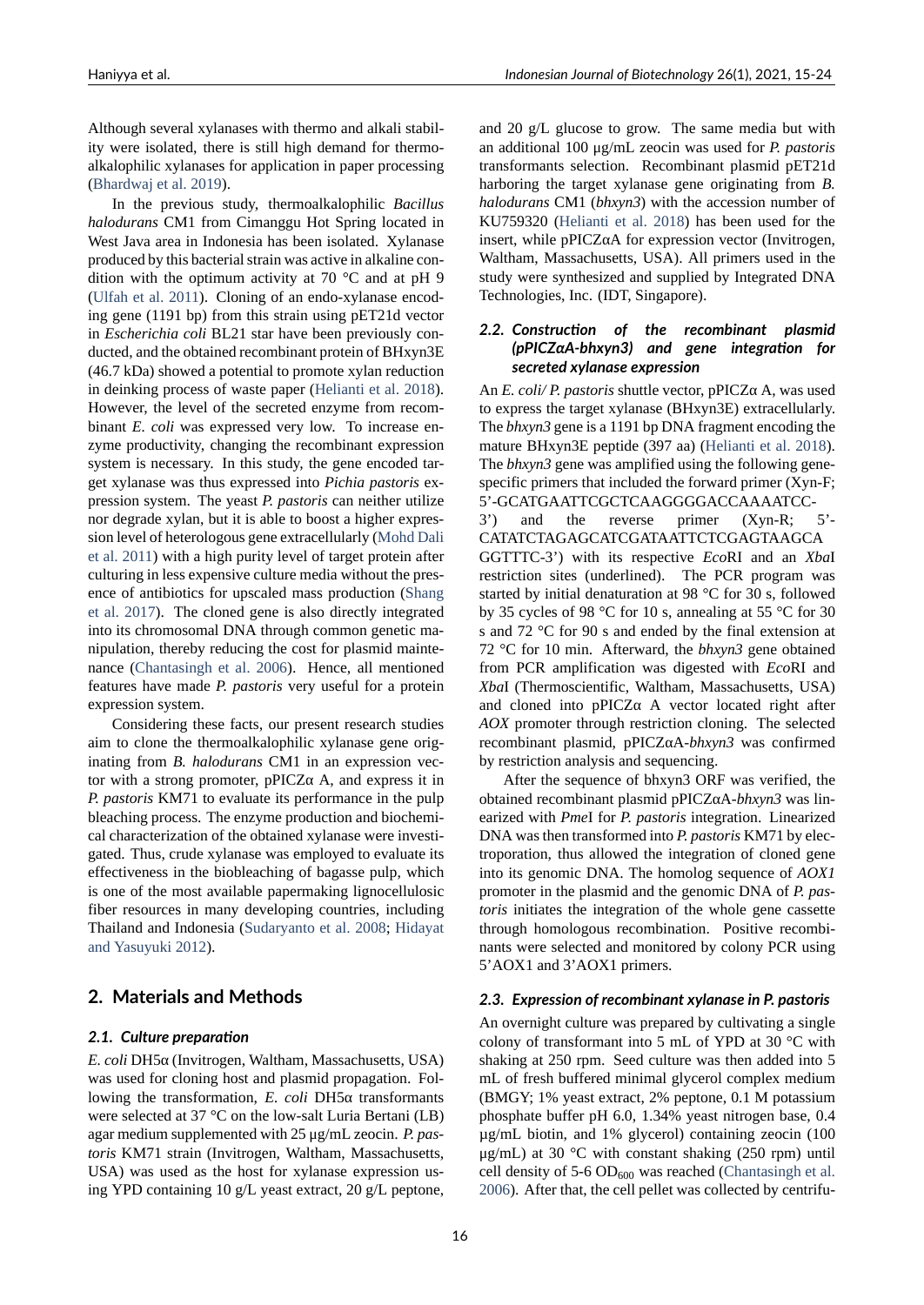gation at  $5000 \times g$  for 10 min and resuspended in about  $1/5$ volume of the initial culture of buffered minimal methanol medium (BMMY; 1% yeast extract, 2% peptone, 0.1 M potassium phosphate buffer pH 6.0, 1.34% yeast nitrogen base, 0.4 µg/mL biotin, and 2% methanol). The target gene was regulated under *AOX1* promoter, which required methanol as an inducer. Since methanol is very easy to evaporate, in order to maintain its concentration during the induction phase, 100% methanol was regularly added into the culture every 24 h to a final concentration of  $3\%$  (v/v) (Chantasingh et al. 2006). The crude extract from culture supernatant from day 1 to 6 was subjected for activity assay and SDS-PAGE analysis (Chantasingh et al. 2006).

#### **2.3.1 Effect of zeocin on e[xpression level of recom](#page-8-1)binant xylanase**

To investigate the effect of zeocin on xylanase expression, positive recombinant (*P. pastoris* KM71/pPICZαA*bhxyn3*) was grown in YPD medium overnight before about 0.5% (v/v) seed cultures were inoculated into 100 mL BMGY medium incorporated with zeocin (100  $\mu$ g/mL) in a 1-L flask and grown at 30 °C overnight with shaking condition (250 rpm) or until the cell density reached  $0.5$ -0.8 OD<sub>600</sub> culture. Afterward, the media was changed by the resuspension of harvested cells with 20 mL of BMMY medium to start the induction phase with the daily supplementation of methanol to the same final concentration of  $2\%$  (v/v) for four days. The culture broth was collected on days 3 and 4 to determine the xylanase activity. An additional experimental sample was also conducted using BMGY medium devoid of zeocin.

## **2.3.2 Effect of methanol concentrations on the expression level of recombinant xylanase**

The culture of the *P. pastoris* in BMMY medium was performed in the same manner as described above, except the final concentrations of methanol were varied from 1 to 4%  $(v/v)$  throughout the induction phase.

Xylanase assay was performed by determining the reducing sugar liberated from beechwood xylan (Sigma-Aldrich, Munich, Germany) according to the method described by Bailey et al. (1992) with triplicates. The reaction mixture was composed of 20 µL of recombinant xylanase and 320  $\mu$ L of 50 mM Tris-HCl buffer (pH 8.0) containing 1.0% (w/v) beechwood xylan. After 5 min incubation at [60 °C, the rea](#page-8-2)c[tion w](#page-8-2)as cooled on ice to stop the reaction. The amount of reducing sugars liberated in the mixture was determined by detecting 3, 5-dinitrosalicylic acid (DNS) reagent as xylose equivalents at 540 nm. One unit (U) of xylanase activity was defined as the amount of enzyme that releases reducing sugar at the rate of 1 µmol per minute under the assay conditions.

## *2.4. Enzyme Characterization*

#### **2.4.1 Effect of pH and temperature on enzyme activity and stability**

The effect of pH and temperature on xylanase activity was investigated as described by Nimchua et al. (2012). Briefly, the optimal pH was determined by executing the enzyme activity assay in the pH range of 5.0 to 10.0. The buffers used were 50 mM sodium citrate (pH 5.0), 50 mM sodium phosphate (pH  $6.0$  to  $8.0$ ), 50 mM Tris-HCl (pH 8.0 to 9.0) and 50 mM Glycine-NaOH (pH 9.0 to 10.0), respectively. Assays at different temperatures were performed at the optimal pH over a temperature range of 30 to 80 °C. The pH stability of xylanase was measured by preincubating the enzyme in various pHs ranged from 6 to 10 for one h, followed by activity determinations. Thermal stability was monitored by heating the enzyme for different times (15, 30, 45 and 60 min) at various temperatures (50, 60 and 70 °C). In the stability assays, the enzyme samples were determined for remained activity instantly after incubation.

## **2.4.2 Effect of ions and additives on xylanase activity**

To study the effect of ions and additives on xylanase activity, various ions, detergents, polymers and other additives were supplemented into the enzyme mixtures with final concentrations of 1 mM  $(CoCl<sub>2</sub>)$ , ZnCl<sub>2</sub>, KI, Na<sub>2</sub>MoO<sub>4</sub>.2H<sub>2</sub>O, CuSO<sub>4</sub>.5H<sub>2</sub>O, FeSO<sub>4</sub>.7H<sub>2</sub>O, FeSO<sub>4</sub>.7H<sub>2</sub>O and MnSO<sub>4</sub>.2H<sub>2</sub>O) and 5 mM (K<sub>2</sub>SO<sub>4</sub>, CaCl<sub>2</sub>, MgSO<sub>4</sub>.7H<sub>2</sub>O and (NH<sub>4</sub>)<sub>2</sub>SO<sub>4</sub>) for ions, 0.25% ( $w/v$ ) for detergents (Triton X-100, Tween 20, Tween 80, Lutensol and Sanmorin), 0.02% (w/v) for polymers (PEG4000 and PEG8000), 15% (w/v) for trehalose and 50% (v/v) for glycerol in 50 mM Tris-HCl buffer (pH 8.0). The residual xylanase activities in reaction mixtures containing ions and other additives were determined at 60 °C for 60 and 180 min. The enzyme reaction without additive was used as the control.

## *2.5. Application of recombinant xylanase from B. halo‐ durans CM1 in bagasse pulp bleaching*

## **2.5.1 Optimization of enzyme dosage and additive formulation for biobleaching**

In this study, optimization of related reaction parameters for biobleaching was investigated as followed and using unbleached bagasse pulp from the Thai local pulp and paper company. Enzyme dose was optimized for pulp bleaching by treating the unbleached bagasse pulp with various enzyme concentrations, ranging from 0 to 200 U/g oven dried (OD) pulp. All the experiments were carried out using 10 g OD pulp in a plastic bag at 10% pulp consistency under the temperature of 60 ˚C for one h with no pH adjustment (the pH of pulp solutions was 9.0 after preparing the bleaching reactions). Pulp consistency is measured by the percentage by weight of dry substances (in this study bone-dry  $(\%)$ ). According to TAPPI T240, the value of pulp consistency used is essential as it defines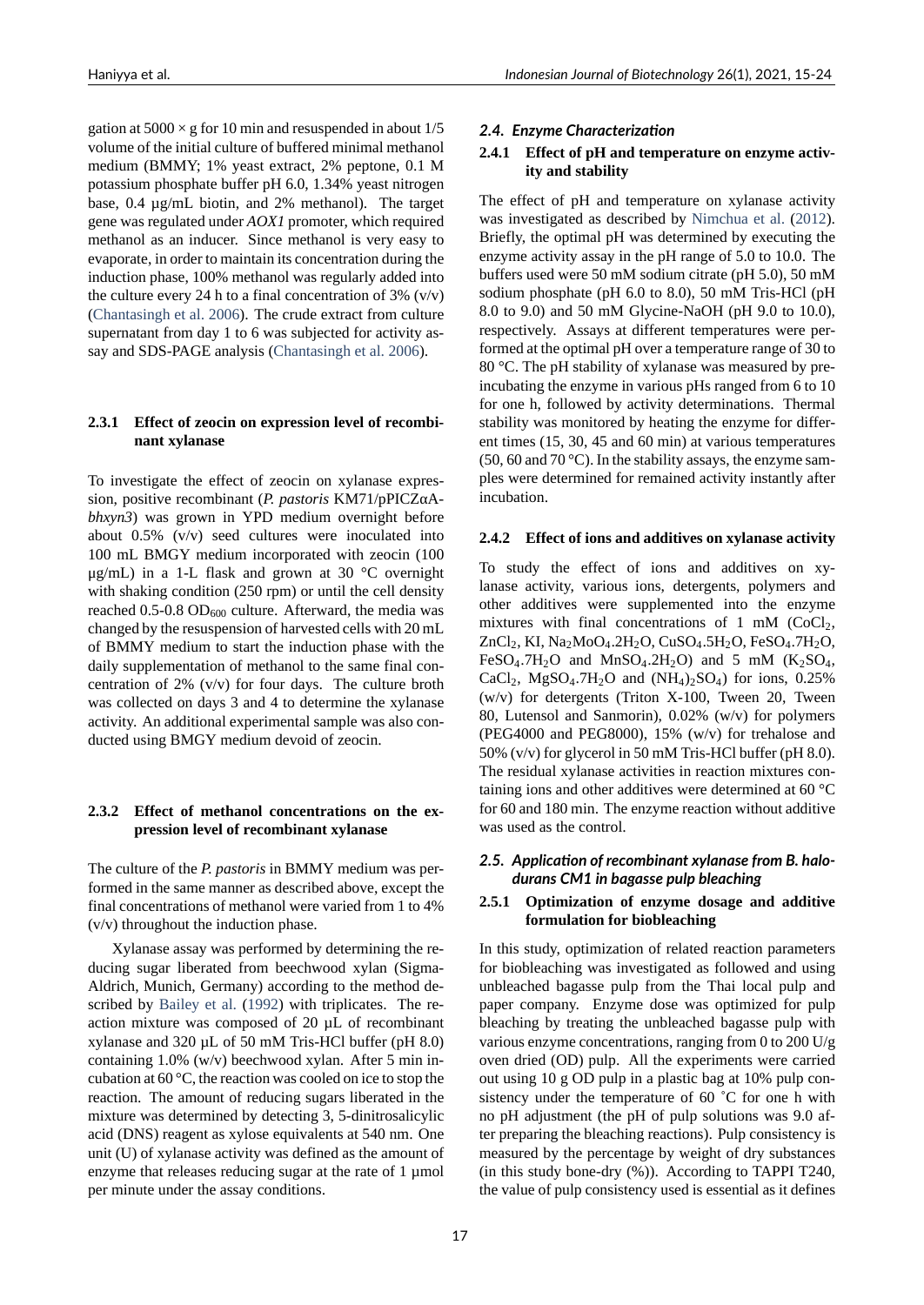control of the percentage of dry fibers in 100 g of pulpwater mixture.

Effect of non-ionic surfactants and wetting agent towards enzyme efficiency in pulp bleaching was studied by carrying out the enzymatic treatment of the unbleached pulp (0.075 g OD pulp) in 50-mL test tube at 7.5% pulp consistency without pH adjustment. The treated enzyme solutions at optimal dosage were mixed with different surfactants (Tween 20, Tween 80, Triton X-100, or Lutensol) and wetting agent (Sanmorin, Sanyo Kasei, Thailand) at the concentration of 0.25% (w/v) and immediately used the pulp at 60 °C for 1 h under shaking (200 rpm). The effect of additive concentrations towards xylanase activity in bleaching of bagasse pulp was investigated using a selected surfactant obtained from the screening experiment. The enzymatic treatment of the pulp was performed in the same manner as mentioned above, except doses of the selected additive ranging from 0 to 2% (w/v).

The bleaching solutions were collected after enzyme treatments by filtering through Supor® PES Membrane (Pall Corporation, Bangkok, Thailand) to remove the pulp debris and any particulates. The amount of reducing sugar appeared in the filtrates was quantified using DNS assay by Miller (1959), with xylose used as a standard. In addition, all filtrated samples and reagent solutions were re-filtered through  $0.2 \mu m$  sterile membrane and then degassed prior to HPLC characterization of the specific [solubil](#page-9-9)i[zed su](#page-9-9)gars such as xylose and glucose. Analysis of monomeric sugars was performed using HLPCDIONEX®UltiMate 3000 RS (Thermoscientific, Waltham, Massachusetts, USA) and the conditions were: Column: Aminex®HPX-87H column (300 x 7.8 mm; Bio-Rad), mobile phase: 5 mM sulphuric acid, flow rate: 0.5 mL/h, column temperature: 65±1 °C, Detector: Refractive Index (RI), injection volume: 20 μL and run time: 30 min. Control was prepared identically to the enzymatic treatment with enzyme replaced by distilled water.

#### **2.5.2 Pulp bleaching with enzyme treatment**

Bleaching of the bagasse pulp was executed in 50 g batches in transparent plastic bags using 3-step sequence  $(X)$ HEP: xylanase pretreatment  $(X$ -stage), followed by sodium hypochlorite bleaching (H-stage), and alkaline extraction with sodium hydroxide in the presence of hydrogen peroxide (EP-stage), respectively. The conditions for each bleaching step are indicated as followed.

In the X-stage condition,  $10\%$  pulp consistency at  $60$ °C and pH 8.0 for one h; the pulp was pretreated with xylanase (100 U/g OD pulp) and a mixture of xylanase (100 U/g OD pulp and Triton X-100 (0.25% (w/v)), while control pulp was bleached identically without adding the enzyme. In the H-stage, the pulp was treated with  $8\%$  (w/w) sodium hypochlorite at 50  $^{\circ}$ C and pH 3.0-4.0 for 2 h. This stage was followed by the final EP-stage where treatment with 0.25% (w/w) NaOH and 5% (w/w)  $H_2O_2$  was performed at 70  $^{\circ}$ C and pH 10-11 for one h.

In each step, the plastic bags containing pulp were immersed in a water bath at designated temperatures and then washed several times with tap water prior to use in the next stage. Controls included unbleached pulp, pulp treated with distilled water and pulp treated with xylanase at Xstage were prepared in the same manner. After bleaching sequence, the resulted pulp was homogenized for making hand sheets according to TAPPI T218. The paper color and lightness of each hand sheet were determined with a spectrocolorimeter (Data Color Spectrum 650 TM, Lawrenceville, New Jersey, USA) using CIE L\*a\*b\* notation referring to the method of TAPPI T560.

#### **3. Results and Discussion**

#### *3.1. Construction of expression vector and expression of B. halodurans CM1 xylanase gene*

In this study we obtained our target gene by executing PCR on pET21d vector containing the bhxyn3 gene as a DNA template using designed Xyn-F and Xyn-R primers. A DNA fragment of 1191 bp was obtained and cloned in frame with  $\alpha$ -factor secretion signal in the yeast expression vector, pPICZα A, under the control of *AOX1* promoter. The obtained recombinant DNA was well confirmed with 100% sequence similarity to the *B. halodurans* CM1 xylanase, and then the DNA was transformed into *P. pastoris* KM71. The transformants were screened by colony PCR technique using 5' AOX1 and 3' AOX1 primers to validate whether gene recombination has successfully occurred in the host genome. The *AOX1* promoters region in the plasmid are homologous with *AOX1* promoters in the genome of *P. pastoris*, thereby promoting the integration of our target gene and its expression became tightly regulated by this promoter.

Among four recombinant clones tested, high level of xylanase induction was observed from an integrant, so called pPICZαA-bhxyn3 after 3-6 d of induction (Figure

**TABLE 1** Effect of different cations and salts on the recombinant xylanase activity.

<span id="page-3-0"></span>

| Metal salts                                           | Tested concentration<br>(mM) | Relative activity<br>$(\%)$ |
|-------------------------------------------------------|------------------------------|-----------------------------|
| Control                                               |                              | 100.0                       |
| $K_2SO_4$                                             | 5                            | 91.4                        |
| CaCl <sub>2</sub>                                     | 5                            | 65.5                        |
| MgSO <sub>4</sub> .7H <sub>2</sub> O                  | 5                            | 51.7                        |
| $(NH_4)$ <sub>2</sub> SO <sub>4</sub>                 | 5                            | 93.5                        |
| CoCl <sub>2</sub>                                     | $\mathbf{1}$                 | 40.2                        |
| ZnCl <sub>2</sub>                                     | $\mathbf{1}$                 | 35.4                        |
| KI                                                    | 1                            | 113.1                       |
| $\mathsf{Na}_2\mathsf{MoO}_4.2\mathsf{H}_2\mathsf{O}$ | 1                            | 106.8                       |
| CuSO <sub>4</sub> .5H <sub>2</sub> O                  | 1                            | 56.3                        |
| FeSO <sub>4</sub> .7H <sub>2</sub> O                  | 1                            | 112.4                       |
| MnSO <sub>4</sub> .2H <sub>2</sub> O                  | 1                            | 48.7                        |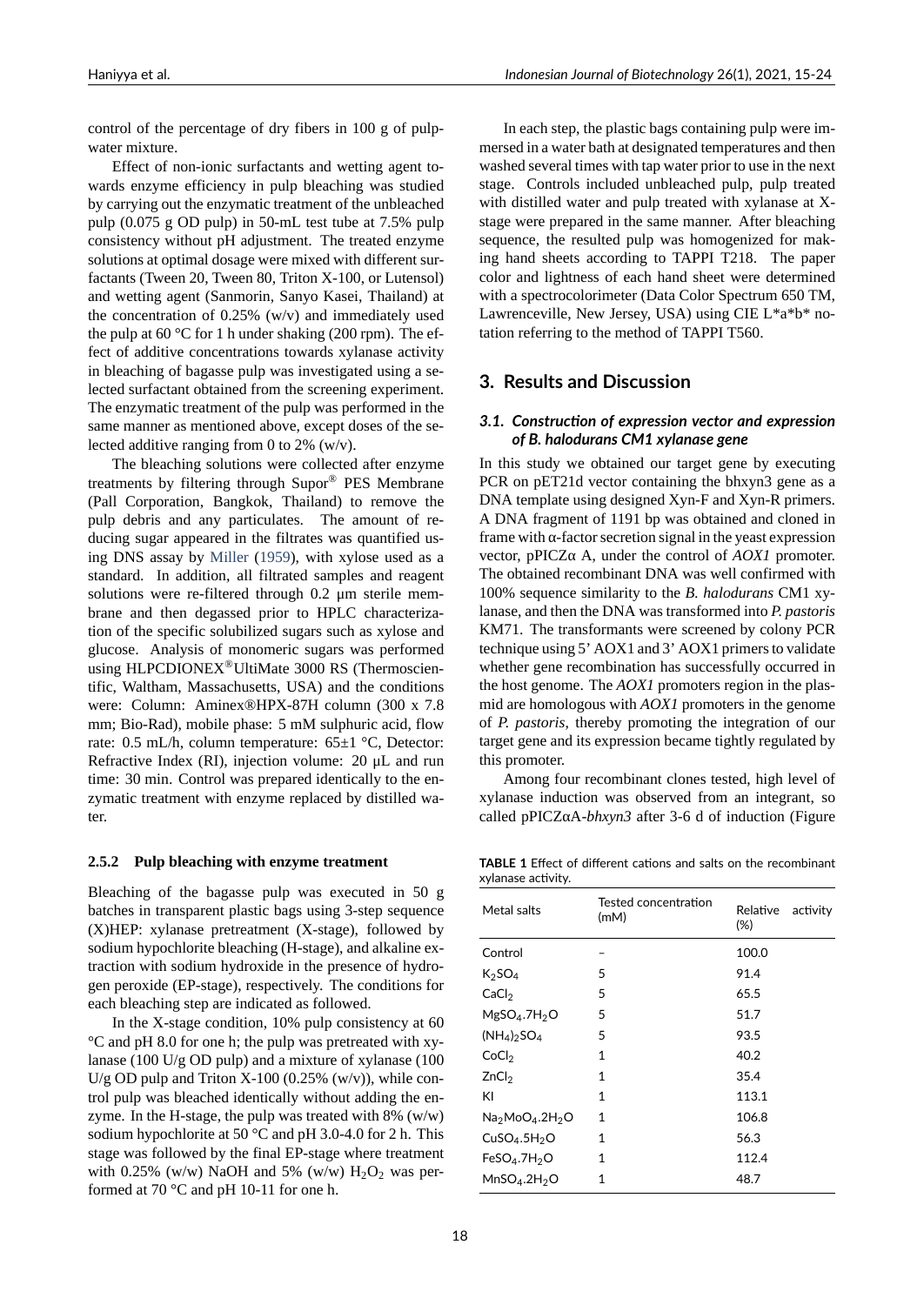<span id="page-4-0"></span>

**FIGURE 1** Expression of recombinant BHxyn3E in *P. pastoris* KM71. (a) Enzyme activity obtained by culturing the transformed *P. pastoris* in BMGY and induced with 3% (v/v) methanol in BMMY. The culture supernatant was collected at day 1, 2, 3, 4, 5 and 6 and xylanase activity (—●—) and protein concentration (—▪—) were measured; (b) SDS‐PAGE analysis of the culture supernatant of the transformed *P. pastoris* expressing recombinant xylanase at 0, 24, 48 and 72 h (lanes 0‐3). Lane M represents protein marker.

1a), furthermore, a four-day induction was chosen for the next experiment in order to reduce the process time and production cost. The transformant showed major bands with apparent molecular weights of approximately 46.7 [kD](#page-4-0)a (Figure 1b), which was the size corresponded to the target xylanase from *B. halodurans* CM1. Qualitatively, the intensity of the bands also visualized the increment of protein expression from day 0 to 3.

#### *3.2. Produc[tio](#page-4-0)n of the recombinant xylanase by P. pas‐ toris in shake flask*

In this study, *P. pastoris* expressed optimum level of xylanase in BMGY medium deprived of zeocin (135 U/mL)

| <b>TABLE 2</b> Effect of different enzyme dosages, anionic, and non-ionic |  |
|---------------------------------------------------------------------------|--|
| surfactants on enhancing bagasse pulp hydrolysis.                         |  |

<span id="page-4-1"></span>

| Enzyme Dosage $(U/g)$ | Reducing sugar $(mg/g)$ | Xylose (mg/g)     |  |
|-----------------------|-------------------------|-------------------|--|
| 0                     | $1.1 \pm 0.88$          | $0.000 \pm 0.000$ |  |
| 10                    | $2.9 \pm 0.79$          | ND <sup>1</sup>   |  |
| 20                    | $3.29 \pm 0.95$         | ND <sup>1</sup>   |  |
| 30                    | $3.79 \pm 1.11$         | ND <sup>1</sup>   |  |
| 40                    | $5.4 \pm 0.98$          | ND <sup>1</sup>   |  |
| 50                    | $7.47 + 0.97$           | $0.476 \pm 0.002$ |  |
| 75                    | $9.43 \pm 1.33$         | $0.671 \pm 0.013$ |  |
| 100                   | $11.57 \pm 1.08$        | $0.870\pm0.023$   |  |
| 200                   | $23.84 \pm 1.36$        | $1.734 \pm 0.020$ |  |
| <b>Surfactant</b>     | Reducing sugar (mg/g)   | Xylose (mg/g)     |  |
| Control               | $10.5 \pm 0.63$         | 0.583             |  |
| Tween 20              | $15.53 \pm 0.64$        | 1.261             |  |
| Tween 80              | 18.10±0.65              | 1.856             |  |
| Triton X-100          | $19.75 \pm 1.11$        | 2.712             |  |
| Lutensol              | 17.92±0.59              | 2.182             |  |
| Sanmorin              | $4.59 \pm 0.69$         | 0.113             |  |

<sup>1</sup> Not determined.

after four days (Figure 1a). Comparatively, the enzyme productivity was slightly lower in yeast cell cultured in BMGY medium with zeocin (129 U/mL) after four days of induction (Figure 2a). The growth of *P. pastoris* in both treatments were in the s[am](#page-4-0)e range throughout the process, yet enzyme production was consistently observed higher in the cultures with no zeocin from day 1 to 4, although not significant (Figu[re](#page-5-0) 2a). The zeocin has no role in plasmid maintenance and only function to minimalize contamination, which was not the main issue in upscale production. It is a good agreement with the report of Chantasingh et al. (2006), Mohd D[al](#page-5-0)i et al. (2011), Lin et al. (2013), and Shang et al. (2017). One of our targets was to establish protein production in the minimum cost. Thus, further experiments on cultivation of *P. pastoris* we[re performed](#page-8-1) [using the m](#page-8-1)e[dium lacking zeoc](#page-9-4)i[n sin](#page-9-4)ce [no suppl](#page-9-10)e[menta](#page-9-10)tion [of it could reduce t](#page-9-5)he cultivation cost.

To optimize the production of the recombinant xylanase, the effect of various methanol concentrations towards enzyme expression was investigated in a volume of 100 mL BMGY culture. Four different methanol concentrations (1, 2, 3 and 4% v/v) were added to the culture medium at the induction phase. After four days of induction, the secreted xylanase from culture medium induced with both 2% and 3%  $(v/v)$  methanol was higher in activities, of around 135 U/mL, than other concentrations (Figure 2b). However, the greatest yield of specific activity of 358 U/mg was obtained from the culture supernatant induced by  $2\%$  (v/v) methanol, thus with cost-efficiency for upscale consideration, methanol at  $2\%$  (v/v) was chosen for [fu](#page-5-0)rther experiment.

#### *3.3. Enzyme characterization*

#### **3.3.1 Effect of pH and temperature on xylanase activity and stability**

The enzyme activity of recombinant *B. halodurans* CM1 xylanase was determined in the pH range of 510 in the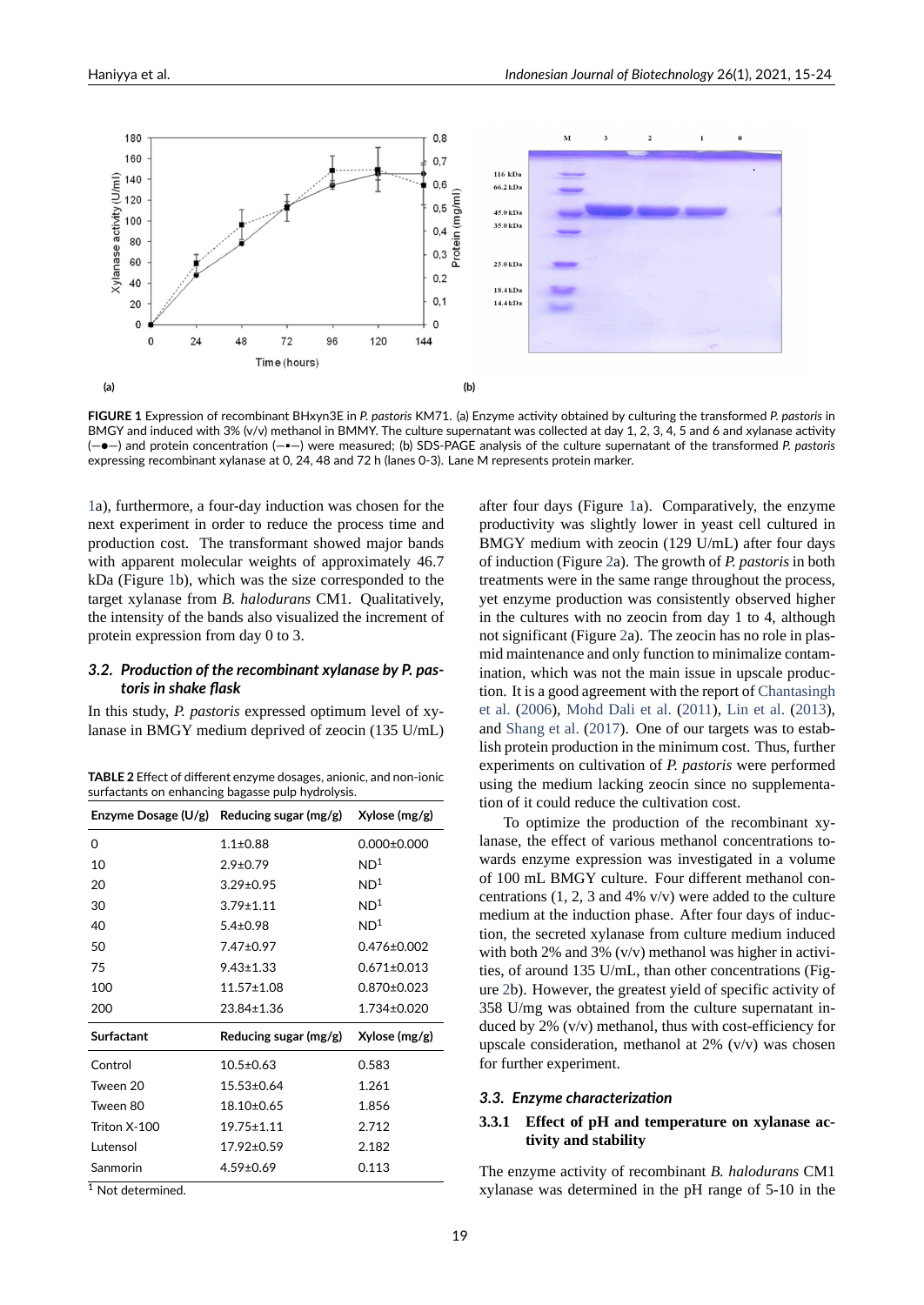<span id="page-5-0"></span>

**FIGURE 2** Effect of the presence of zeocin and methanol concentration on expression level of recombinant BHxyn3E. (a) Comparison of enzyme activity in the presence of zeocin and without zeocin; (b) Production of the recombinant xylanase was analyzed by culturing the transformed *P. pastoris* in BMGY and induced with various methanol concentrations (1, 2, 3 and 4% v/v) in BMMY. The culture supernatant was collected at day 4 and determined the xylanase activity by DNS method.

buffers with similar ionic concentrations. As the results in Figure 3, the maximum activity was found at pH 8 and its activity was stable over a board pH range of 6-10. Furthermore, this enzyme retained more than 80% of its optimal activity at higher  $pH$  (9-10) with the maximum activity at pH 8([Fi](#page-6-0)gure 3a). The pH stability was investigated by pre-incubating the enzyme in various buffers with the pH range of 6-10 at 60  $\degree$ C for 1 h and the remaining activity was monitored at pH 8.0. The activity of enzyme was sta-ble between p[H](#page-6-0) 7-10, remaining over 75% of its maximal activity (Figure 3b). The effect of temperature on xylanase activity was accessed in the range of 30-80  $\degree$ C in 50 mM Tris-HCl buffer (pH 9.0) and the recombinant enzyme displayed the highest activity at 60 °C. Over 50% of its maximal activity w[as](#page-6-0) found at 45-65  $^{\circ}$ C (Figure 3c). To investigate thermostability of the recombinant xylanase, the enzyme was incubated in the range of  $50-70$  °C for various periods of time in the same buffer as described in the materials and methods section. As shown in F[ig](#page-6-0)ure 3d, the enzyme was stable at only 50 °C with more than 50% of its maximal activity was retained. At higher temperature (60 and 70 °C), the enzyme rapidly become inactive after incubating for 15 min (Figure 3d).

#### **3.3.2 Effect of metal ions and salts on xylanase activity**

The effect of various metal ions on the enzyme activity was investigated. As indicated in Table 1, the residual activity of the enzyme was slightly increased by ion  $K^+$ (113.10%), Fe $^{2+}$  (112.40%) and MoO $_4{}^{2-}$  (106.80%), while significant decrement by  $\text{Zn}^{2+}$  (35.40%),  $\text{Co}^{2+}$  (40.20%),  $Mn^{2+}$  (48.70%),  $Mg^{2+}$  (51.70%),  $Cu^{2+}$  (56.[30](#page-3-0)%) and  $Ca^{2+}$ (65.50%) was observed (Table 1). The salts, K2SO4 and  $(NH_4)_2SO_4$  had weak effects on inhibiting the enzymatic activity (91.40 and 93.50%, respectively; Table 1).

#### *3.4. Application of recombinant xylanase from B. halo‐ durans CM1 in bagasse pulp bleaching*

The potential of using the recombinant xylanase as a pulp bleach booster was preliminarily monitored by analyzing the hydrolysis efficacy of the enzyme on industrial bagasse pulp. The potential of pulp hydrolysis enzyme was pre-evaluated using various enzyme dosages with 10 g moisture-free pulp at  $10\%$  (w/v) consistency. Hence, the amount of reducing sugar liberated from the pulp was analyzed. As shown in Table 2, increase of reducing sugars was observed with higher enzyme dosages. A maximum reducing sugar of 23.84 mg/g was obtained at 200 U/g before stationary condition (Table 2). Furthermore, xylose and glucose quantification [of](#page-4-1) the solutions obtained from the enzyme-treated pulp reactions was carried out using HPLC with Aminex® column. As shown in Table 2, the xylose content revealed a simila[r](#page-4-1) trend with the previous reducing sugar analysis, depicting the xylose amount of 1.73 mg/g at 200 U/g (Table 2) was the most reasonable amount, whereas no detectable amounts of glucos[e w](#page-4-1)ere observed from all samples tested in HPLC analysis (data not shown). Hence, the recombinant xylanase at 200 U/g was then chosen for further st[ud](#page-4-1)ies. This result suggested that the recombinant xylanase is cellulase-free xylanase.

To enhance the potential characterization of enzyme, various non-ionic and anionic surfactants were supplemented in the enzyme-pulp reactions at the concentration of 0.25% (w/v) and the reducing sugar and xylose contents released from the pulp were quantified. As indicated in Table 3, all non-ionic surfactants evaluated (Tween 20, Tween 80, Triton X-100 and Lutensol) had an activated effect on the recombinant enzyme and maximum release of reducing sugars (19.75 mg/g; 1.88 folds higher than control). T[he](#page-6-1) xylose content (2.71 mg/g; 4.65 folds higher than control) was observed in the enzyme-treated solution supplemented with Triton  $X-100$ . The pulp with Triton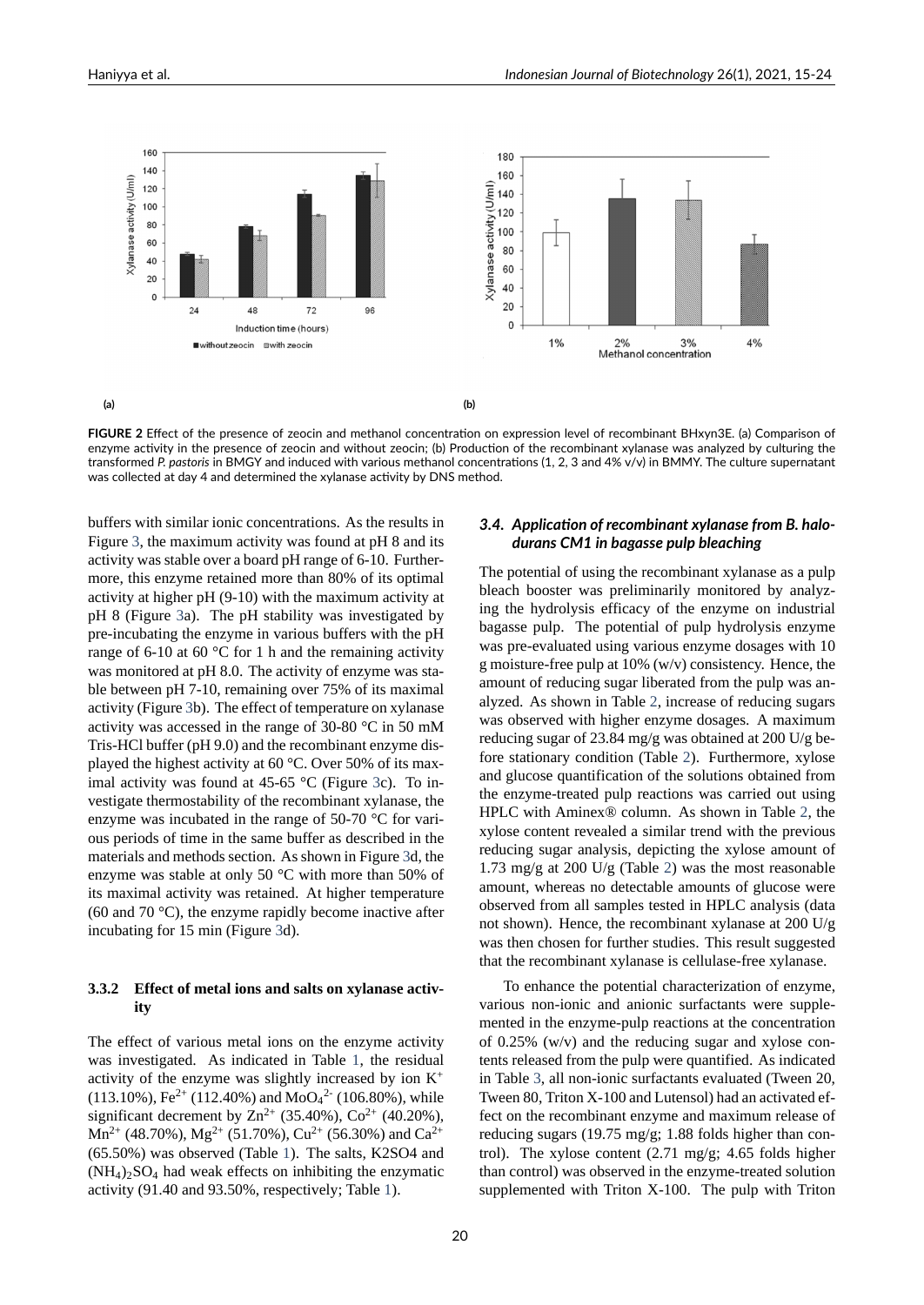<span id="page-6-0"></span>

**(c) (d)**

**FIGURE 3** Effects of pH and temperature on the activity and stability, and Lineweaver‐Burk plotting graph of recombinant BHxyn3E produced by P. pastoris. (a) Optimal pH: The reactions consisted of 1% (w/v) of beechwood xylan in 50 mM sodium citrate (pH 5.0), sodium phosphate (pH 6.0 to 8.0),Tris‐HCl (pH 8.0 to 9.0), or Glycine‐NaOH (pH 9.0 to 10.0) buffer were prepared and incubated at 60˚C for 5 min; (b) pH stability: The enzyme was pre-incubated in 50 mM buffers at 60 °C for 1 hour and residual activity was measured under the standard assay conditions. The buffers used were sodium phosphate (pH 6.0 to 8.0), Tris‐HCl (pH 8.0 to 9.0), and glycine‐NaOH (pH 9.0 to 10.0); (c) Optimal temperature: the reactions were assayed over a temperature range of 30 to 80 °C at optimal pH for 5 min; (d) Thermostability: The xylanase was pre‐incubated over various temperatures (50, 60 and 70 °C) at optimal pH for different times (15, 30, 45 and 60 min) prior to residual activity analysis under the assayed conditions.

X-100 only was used as a control to confirm the Triton X-100 alone did not affect the xylan degradation. It was found that anionic surfactant (Sanmorin) acted as an inhibitor in reducing the amounts of reducing sugars (4.59

mg/g; 2.88 folds lower than control) and xylose (0.113 mg/g; 5.16 folds lower than control) (Table 2). This result suggested that the non-ionic surfactants, particularly Triton X-100 plays essential role in enhancing the xylanase

| <b>TABLE 3</b> Effect of B. halodurans CM1 xylanase on the Lab color space of pulps. |  |  |  |
|--------------------------------------------------------------------------------------|--|--|--|
|--------------------------------------------------------------------------------------|--|--|--|

<span id="page-6-1"></span>

| <b>Treatment</b>          | Color opponent <sup>1</sup> | Whiteness Index <sup>2</sup> (WI) |                  |            |
|---------------------------|-----------------------------|-----------------------------------|------------------|------------|
|                           | $\mathsf{I}^*$              | $a^*$                             | $b^*$            |            |
| Unbleached pulp           | 81.59±0.44                  | $1.97 \pm 0.03$                   | $11.56 \pm 0.18$ | 78.17±0.47 |
| $H2O$ (untreated control) | 87.40±0.33                  | $0.88 \pm 0.02$                   | $11.84 \pm 0.72$ | 82.69±0.73 |
| Xylanase                  | $87.51 \pm 0.08$            | $0.97 \pm 0.03$                   | $11.36 \pm 0.23$ | 83.09±0.21 |
| Xylanase+Triton X-100     | 88.70±0.23                  | $1.00 \pm 0.01$                   | $11.49 \pm 0.46$ | 83.85±0.48 |

<sup>1</sup>L\* represents lightness; a\* represents color opponent from green (-ve) tomagenta (+ve); and b\* indicates color opponent from blue (-ve) to yellow (+ve) based on nonlinearly compressed CIE XYZ color space coordinates.

 $^2$ WI represents whiteness index that was obtained by measuring L\*a\*b values of thepulp samples and the CIE WI was then calculated based on the equation: WI = 100 - [(100-L)<sup>2</sup> + a<sup>2</sup> + b<sup>2</sup>]<sup>0.5</sup>.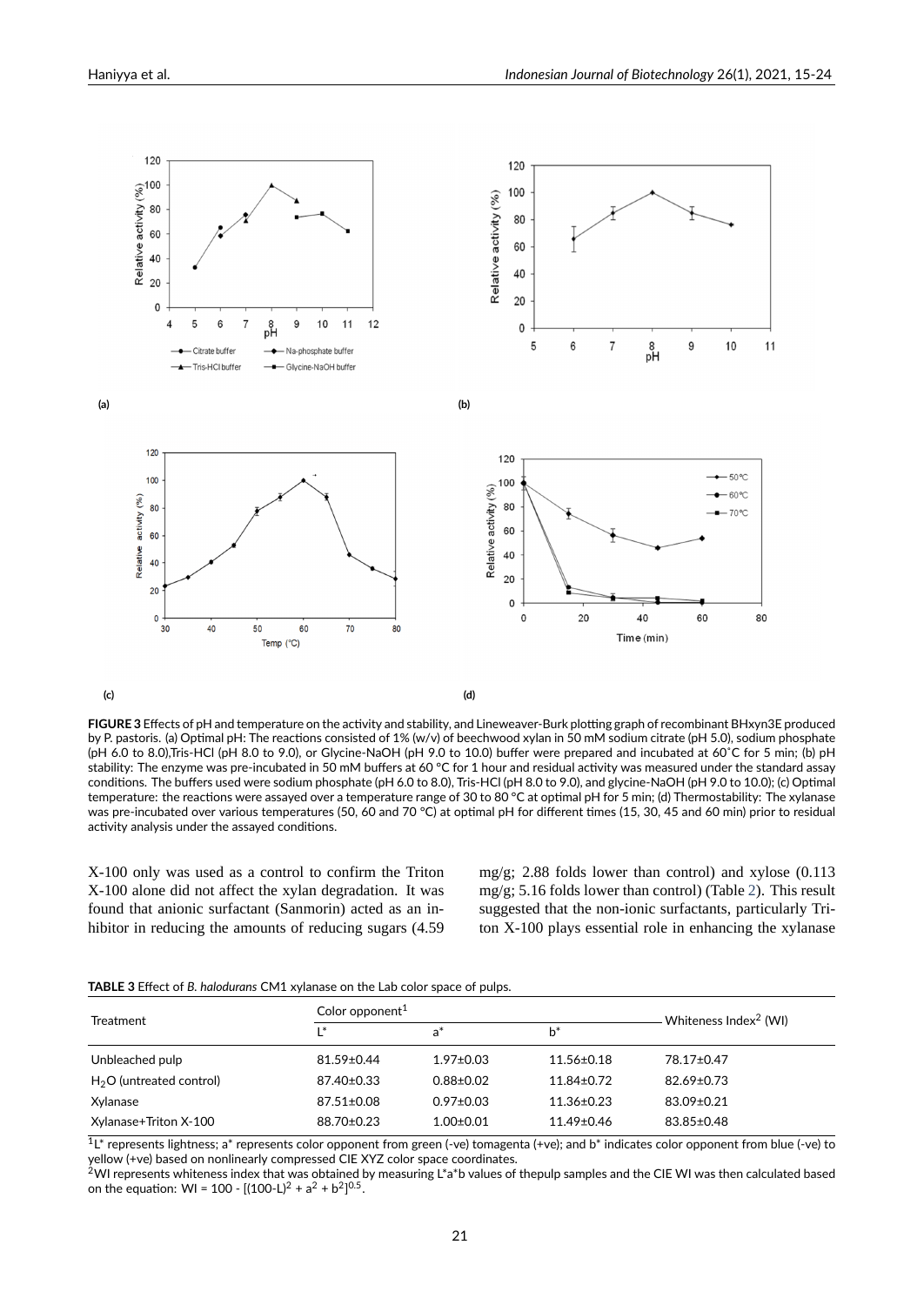activity, leading to higher degradation enzymatic activity in pulp biobleaching.

Among the pulp hydrolysis experiments carried out at various contents of Triton X-100, the highest liberation of the reducing sugars was observed from the solution of the enzymatic treated pulp added with 0.25% (w/v) of Triton X-100 (data not shown). Therefore, biobleaching of bagasse pulp was then carried out using the xylanase and Triton X-100 at the concentrations of 200 U/g and  $0.25\%$ (w/v), respectively. Surfactants alone have no role in pulp hydrolysis, as we have observed a control with only Triton X-100 in the reaction produced no reducing sugars (data not shown).

The bleaching efficiency of the enzyme on the bagasse pulp was evaluated based on its effects on pulp whiteness index (WI) using the 3-step bleaching sequence  $[(X)H\mathbb{E}p]$ . Without including the standard deviation, pretreatment of the bagasse pulps with the recombinant xylanase exhibited an enhancement of pulp whiteness. The highest WI (83.85% CIE) although not significant was achieved from the pulp treated with Triton X100-mixed enzyme, followed by pulp treated with xylanase alone (83.09% CIE) (Table 3). In addition, the component of the whiteness index, namely Lightness index  $(L^*)$  and Color a index  $(a^*)$ changed by the Triton  $X100$ -mixed enzyme treatment over the untreated control (Table 3).

#### *3.5. [Dis](#page-6-1)cussion*

This study described the characterization of recombinant xylanase from *B. halodura[ns](#page-6-1)* CM1 produced by *P. pastoris* KM71 and the potential application of the enzyme in biobleaching of bagasse pulp. The cloning and expression of xylanase gene originating from Japanese *B. halo*durans C-125 have been reported, however, the xylanase produced was applied in the wheat straw pulp (Lin et al. 2013). This study is the first report of recombinant xylanase bagasse pulp application from Indonesian *B. halodurans* expressed in *P. pastoris*. The cloning of an endoxylanase encoding gene from *B. halodurans* C[M1 strain](#page-9-10) [using](#page-9-10) pET21d vector in *E. coli* BL21 star has been previously conducted. Based on these results, the obtained recombinant enzymes showed a promising in deinking process of waste paper (Helianti et al. 2018). However, the level of secreted enzyme from recombinant *E. coli* was very low, around 10 U/mL (19.73 U/mg) and only after purification with Ni-NTA it reached 543 U/mg. Therefore, in this study, we tried to [increase the enzyme](#page-9-3) productivity by substitution of expression system in *P. pastoris* as a host cell.

The volumetric activity of extracellular xylanase by *P. pastoris* was more than 10-folds higher compared to recombinant xylanase expressed in *E. coli* (Helianti et al. 2018) without downstream purification, thus showing that this *P. pastoris* is promising to be recombinant host in upscale production since it gave a better yield of enzyme productivity. In terms of purified enzyme[, the recombi](#page-9-3)[nant x](#page-9-3)ylanase produced by *P. pastoris* also offers a more straightforward purification system compared to *E. coli* expression system. Therefore, the step of purification process was shorter and no need to do a further succesive purification system, which can reduce the cost for the downstream process.

The recombinant xylanase produced by *P. pastoris* had optimum activity at pH 8 and temperature 60 °C. This result was slightly different with the optimal pH and temperature of recombinant xylanase expressed in *E. coli* (pH 9 and 65  $^{\circ}$ C) or native enzyme in wild-type bacterium (pH 9 and 70 °C). (Ulfah et al. 2011; Helianti et al. 2018). The difference in biochemical properties also found in the other enzymes, such as lipase and cellulase (Zhu et al. 2014; de Amorim Araújo et al. 2015; Tišma et al. 2019), that expressed in diff[erent host cell sy](#page-9-2)s[tem. This result mi](#page-9-3)ght be occurred due to the post-translational protein modification in *P. pastoris* (Guerrero-Olazarán et al. [2010;](#page-9-11) Go[mes e](#page-9-11)t [al.](#page-8-3) 2016; [Chae et al.](#page-8-3) 2017; [Vieir](#page-8-3)[a Gomes et a](#page-9-12)l. [201](#page-9-12)8).

The other properties such as the effect of metal ions on this xylanase have not been studied previously, and this xylanase unexpectedly inactivated by  $Ca^{2+}$ , [which is sim](#page-9-14)[ilar to](#page-9-14) *[Bacillus subtilis](#page-8-4)* [xylanase was reported by](#page-9-15) Sanghi et al. (2010) and different to *Bacillus amyloliquefaciens* xylanase reported by Kumar et al. (2017). Thus, different xylanase has their unique preference for metal ions. This information is useful in the application aspect, so [that we](#page-9-16) [have](#page-9-16) t[o omit](#page-9-16) the decreasing effect of metal ion both in fermentation or in the a[pplication.](#page-9-17)

In order to enhance the efficient use of the recombinant xylanase, various surfactants have been examined for their ability in promoting the increment of xylanase activity on bagasse pulp hydrolysis. In this study, the addition of non-ionic surfactant such as Triton  $X-100$  to the hydrolysis reaction allowed an increase in reducing sugars and xylose content of 1.88 and 4.65 folds higher than control, respectively. Corresponding to other reports, Triton X-100, Tween 80, and Tween 20 were widely used and proven to increase hydrolysis of sugarcane bagasse and other types of raw straws by acting along in promoting various kind of lignocellulose-degrading enzymes such as xylanase, cellulase, and endoglucanase (Wang et al. 2011; Cheng et al. 2014). The bagasse pulp pretreated with crude recombinant xylanase and Triton X-100 exhibited 1.40% CIE increase in the whiteness compared to the untreated control pulp, while only 0.40% CIE incr[ease in whiteness](#page-9-18) [was observed in th](#page-8-5)e pulp treated with enzyme alone. However, Xylanase+Triton X100 treatment increased the lightness index (L\*) and changed substantially the color a index (a\*).

The increment of the whiteness index (WI) of the xylanase-prebleached pulp hand sheets in this study was somehow not significant. This could be due to the enzyme was not stable as the retaining activity was dropped below 20% in the first 15 min at bleaching temperature (60  $^{\circ}$ C), although it could maintain its stability at more than 50% after an hour incubation at 50 °C. Another factor to be put into consideration was the bleaching process occurred in no pH adjustment using pulp with pH 9.0, since the best pH stability of this recombinant xylanase was pH 8.0. There-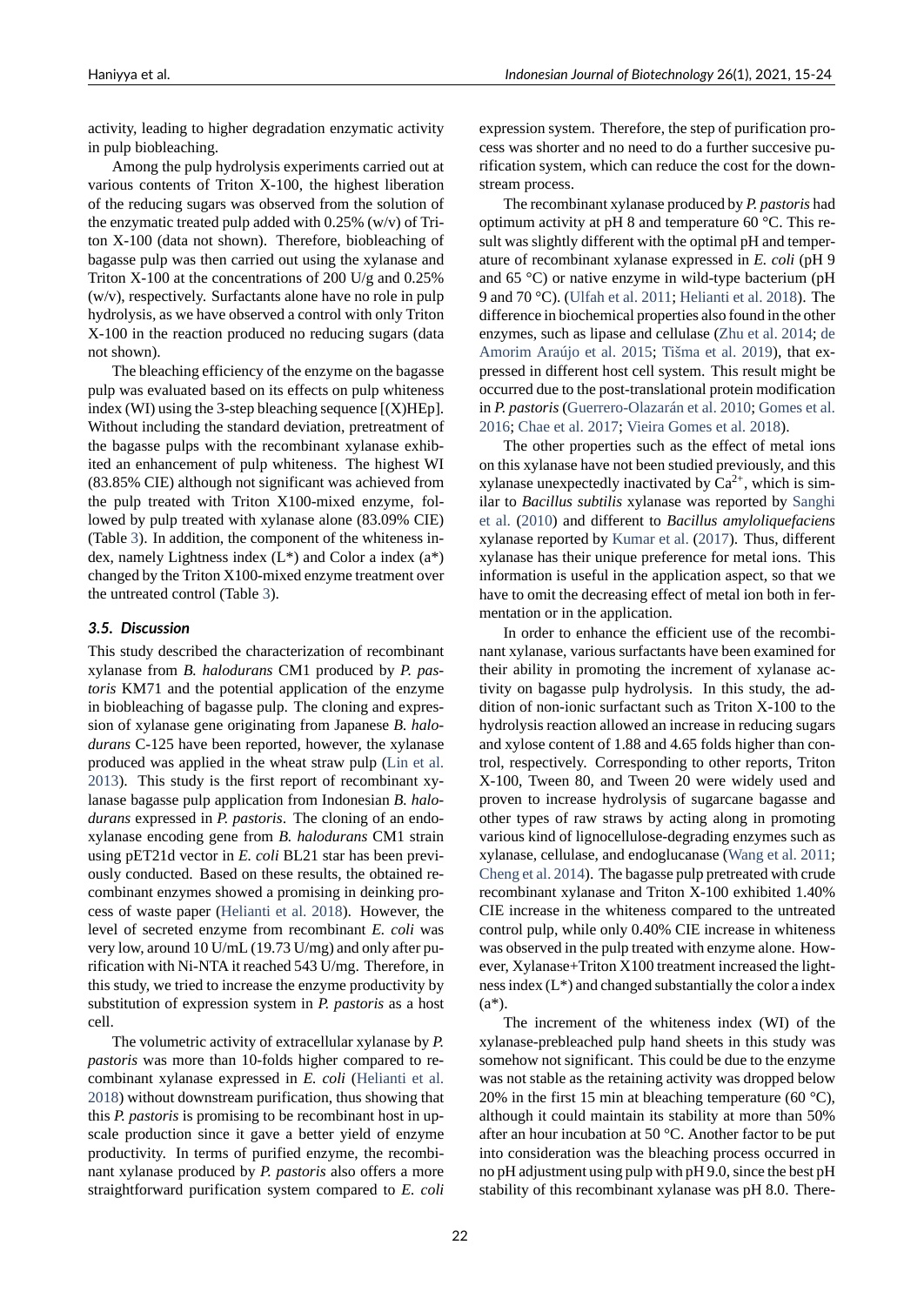fore, the operation condition was not optimal for the enzyme to work steadily throughout the process. Although in many studies pre-bleaching experiments with enzymes were still primarily done at its optimum temperature (Nair et al. 2010; Weerachavangkul et al. 2012; Lin et al. 2013), the stability of the enzyme after a period of incubation at optimal temperature should also be observed.

Based on Vena et al. (2013), the sugarcane ba[gasse](#page-9-19) [usually con](#page-9-19)[tained 25.9% ±2.1 xylan. How](#page-9-20)[ever, how muc](#page-9-10)h xylan present in pulp are diversely varied based on how the pulping was carried out, and from this paper as an example, the mild [alkaline pulp could](#page-9-21) have 6.2% xylan of the pulp. If we assumed this may be closed to the pulp we used in our experiment, it means, if we used 10 g of dried pulp, theoretically, there is 620 mg xylan in it. Therefore, if we use 200 U/g enzyme dosage, based on Table 2, theoretically 238.4 mg of xylan could be degraded and the effect could be seen, if it is in optimal and enzyme stable condition.

Optimal enzyme charge of 200 OD/g in this stu[dy](#page-4-1) was considered as high compared to another study of bleaching with *B. halodurans* xylanase with wheat straw pulp (Lin et al. 2013), however, the optimal dosage of enzyme varied considerably depending on the type of pulp and microbial xylanase characteristics used in the experiment. Apart from reporting optimal enzyme charge and Triton X-[100](#page-9-10) [posit](#page-9-10)i[ve eff](#page-9-10)ect in bagasse pulp bleaching, our results from this study has given the rise of concerns regarding the importance of the optimization of bleaching conditions that is suitable for enzyme to operate for the next assessment.

## **4. Conclusions**

In conclusion, characterization of alkaliphilic and thermophilic xylanase originated from a new Indonesian strain (CM1) of *B. halodurans* produced by *P. pastoris* and its potential application in bleaching bagasse pulp has been reported in this work. The full characterization of the recombinant xylanase and its application in bleaching bagasse pulp is the new information. The ability of the enzyme for biobleaching of bagasse pulp has been confirmed in the first screening for further application, where it slightly increased the pulp whiteness with no necessary for pH adjustment of an incoming pulp. However, further optimization and assessment in biobleaching were needed for industrial application, the usage of this enzyme could be an alternative solution for environmentally friendly pulp bleaching process in the industry.

## **Acknowledgments**

The main of this research study is under the collaborative program between Center of Bioindustrial Technology, Agency of Assessment and Application of Technology (BPPT) and National Center for Genetic Engineering and Biotechnology (BIOTEC), National Science and Technology Development Agency (NSTDA). Unbleached bagasse pulp for pulp bleaching experiment was obtained from Environment Pulp and Paper Co. Ltd., a local pulp and paper manufacture in Thailand, as a kind gift. Additional experiments were done in Indonesia were funded by Incentive National Innovation System (INSINAS) Research Grant 2019-2020 from Indonesia Ministry of Research and Technology granted to IH.

## **Authors' contributions**

H, LM, IH are main contributors. PP, KK, DC, and TN are also main contributors. IH supervised and designed the overall study, KK supervised and designed the study of fermentation, DC supervised the genetic engineering work in Pichia, TN supervised and designed the study of bleaching application. H, LM carried out the laboratory work and analyzed the data with technical assistance of PP as lab mentor. H wrote the original manuscript, and IH, PP, TN reviewed and edited it, and IH edited and approved the final revision. All authors have read and approved the final version of the manuscript.

## **Competing interests**

The author declare that they have no competing interest.

#### **References**

- Bailey MJ, Biely P, Poutanen K. 1992. Interlaboratory testing of methods for assay of xylanase activity. J Biotechnol. 23(3):257–270. doi:10.1016/0168 1656(92)90074J.
- <span id="page-8-2"></span>Bhardwaj N, Kumar B, Verma P. 2019. A detailed overview of xylanases: an emerging biomolecule for current and future prospective. Biores[our Bioprocess.](https://doi.org/10.1016/0168-1656(92)90074-J) [6\(1\). doi:10.1186](https://doi.org/10.1016/0168-1656(92)90074-J)/s40643-019-0276-2.
- <span id="page-8-0"></span>Chae YK, Kim SH, Markley JL. 2017. Relationship between recombinant protein expression and host metabolome as determined by twodimensio[nal NMR spectroscopy. PLo](https://doi.org/10.1186/s40643-019-0276-2)S ONE. 12(5). doi:10.1371/journal.pone.0177233.
- <span id="page-8-4"></span>Chantasingh D, Pootanakit K, Champreda V, Kanokratana P, Eurwilaichitr L. 2006. Cloning, expression, and characterization of a xylanase 10 from *Asp[ergillus terreus](https://doi.org/10.1371/journal.pone.0177233)* (BCC129) in *Pichia pastoris*. Protein Expression Purif. 46(1):143–149. doi:10.1016/j.pep.2005.09.013.
- <span id="page-8-1"></span>Cheng J, Yu Y, Zhu M. 2014. Enhanced biodegradation of sugarcane bagasse by *Clostridium thermocellum* with surfactant addition. Green Chem. 16(5):2689–2695. doi[:10.1039/c3gc42494d.](https://doi.org/10.1016/j.pep.2005.09.013)
- <span id="page-8-5"></span><span id="page-8-3"></span>de Amorim Araújo J, Ferreira TC, Rubini MR, Duran AGG, De Marco JL, de Moraes LMP, Torres FAG. 2015. Coexpression of cellulases in *Pichia pastoris* as a self-processing protein fusion. AMB Express. 5(1):1–10. doi:10.1186/s13568-015-0170-z.